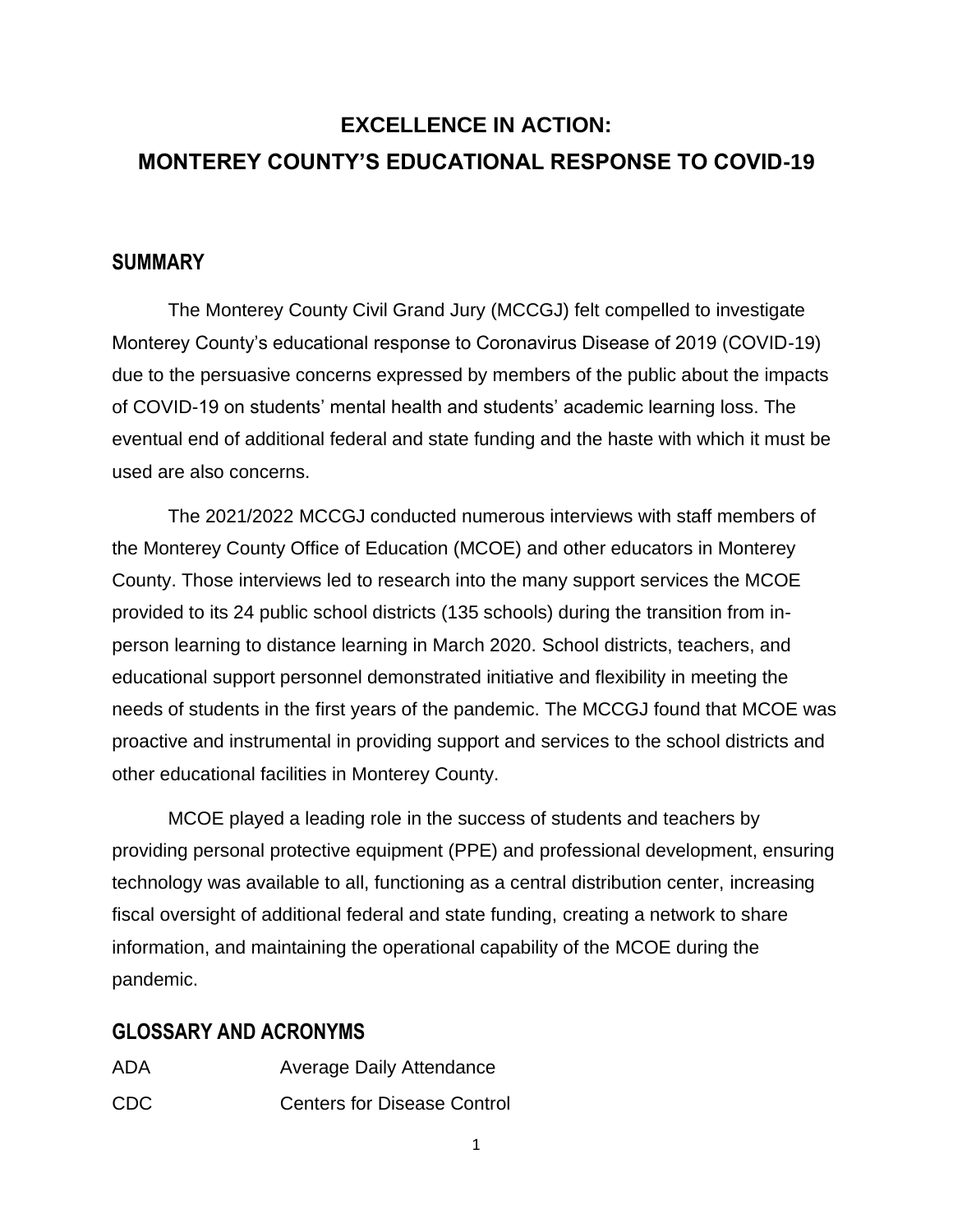| <b>CDE</b>   | California Department of Education                    |
|--------------|-------------------------------------------------------|
| COVID-19     | Coronavirus Disease of 2019                           |
| <b>ESSER</b> | Elementary and Secondary School Emergency Relief fund |
| <b>GEER</b>  | Governor's Emergency Education Relief fund            |
| <b>LCAP</b>  | Local Control Accountability Plan                     |
| LEA          | Local Education Agency (usually a school district)    |
| LLMF         | Learning Loss Mitigation Fund                         |
| <b>MCCGJ</b> | <b>Monterey County Civil Grand Jury</b>               |
| <b>MCHD</b>  | <b>Monterey County Health Department</b>              |
| <b>MCOE</b>  | Monterey County Office of Education                   |
| <b>OES</b>   | California Office of Emergency Services               |
| <b>PPE</b>   | <b>Personal Protective Equipment</b>                  |
| <b>SEL</b>   | Social Emotional Learning                             |
| WhatsApp     | Message application for group chats                   |

### **BACKGROUND**

The MCOE was established more than 160 years ago by California's Constitution. All counties are required to provide educational resources to the citizens of their cities and towns. The mission of the MCOE is to "provide leadership, support, and service excellence needed to prepare the diverse students of Monterey County for success." With an annual budget of \$179 million, the MCOE provides a wide range of resources to support the 75,600 students and 11,000 school staff members in the county public schools.

The MCOE started planning in December of 2019 for COVID-19 and by January of 2020 was actively preparing for COVID-19's impacts.

Schools normally have in-person instruction, defined as, "instruction under the physical supervision and control of a certificated employee of the local educational agency (LEA)." With a national emergency declared on March 13, 2020, due to COVID-19, in-person instruction stopped. Given the uncertainty of the impact of the COVID-19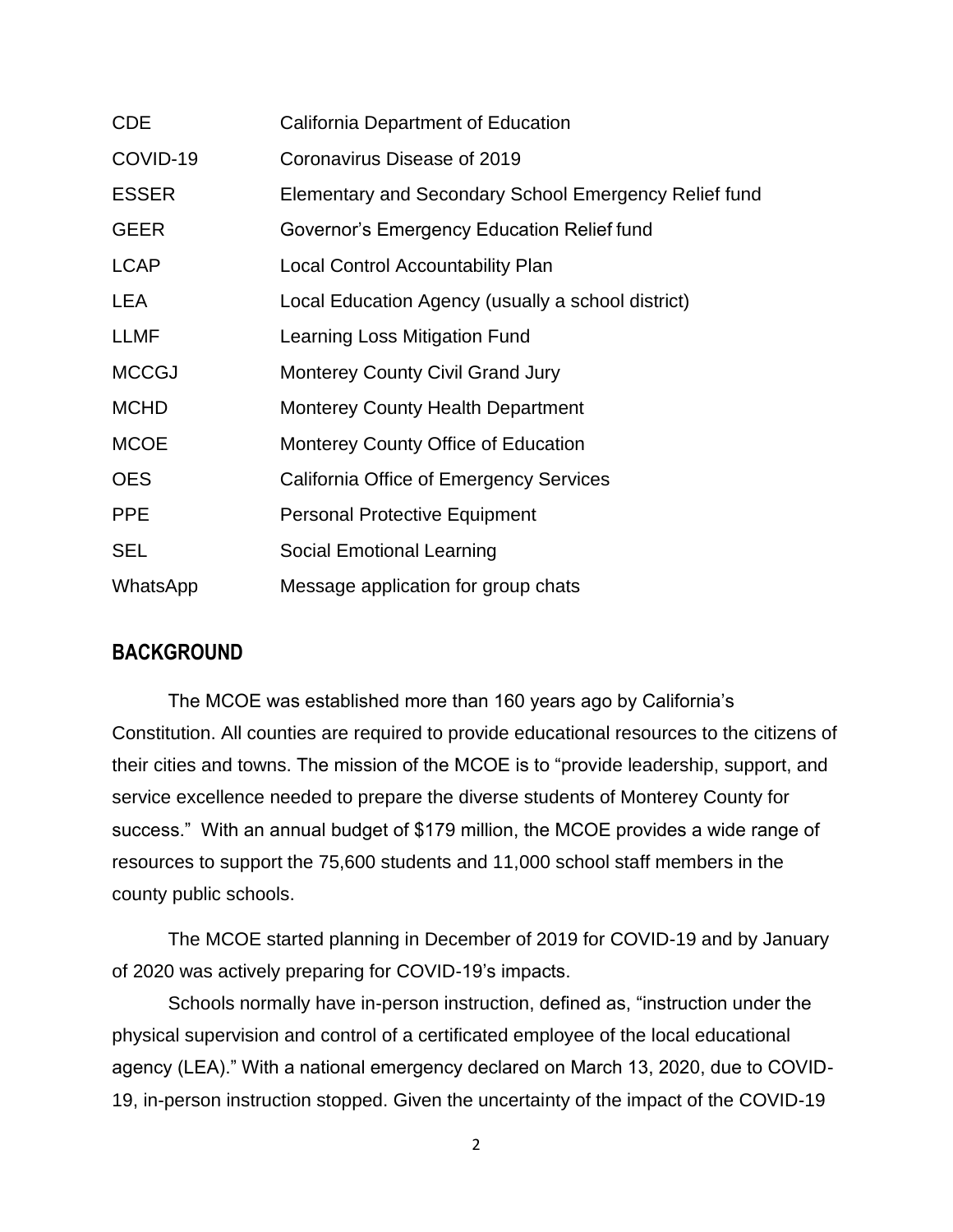pandemic, in-person instruction was not immediately allowable under state and local health orders and the transition to various online distance learning platforms began. Some schools began instruction through distance learning or online in late March 2020. The 2020-2021 school year started online and continued until May 2021, when LEAs were given the option to return to in-person instruction.

# **METHODOLOGY**

The MCCGJ employed four methods of research:

- We reviewed publicly available documents, including those from the California Department of Education (CDE), the MCOE, and County school districts
- We interviewed members of the Board of Supervisors, MCOE staff, and district superintendents
- We performed internet searches for documents and news articles about COVID-19 and education in Monterey County
- We obtained and studied documents from MCOE, received a briefing from the MCOE Superintendent, and then toured the MCOE

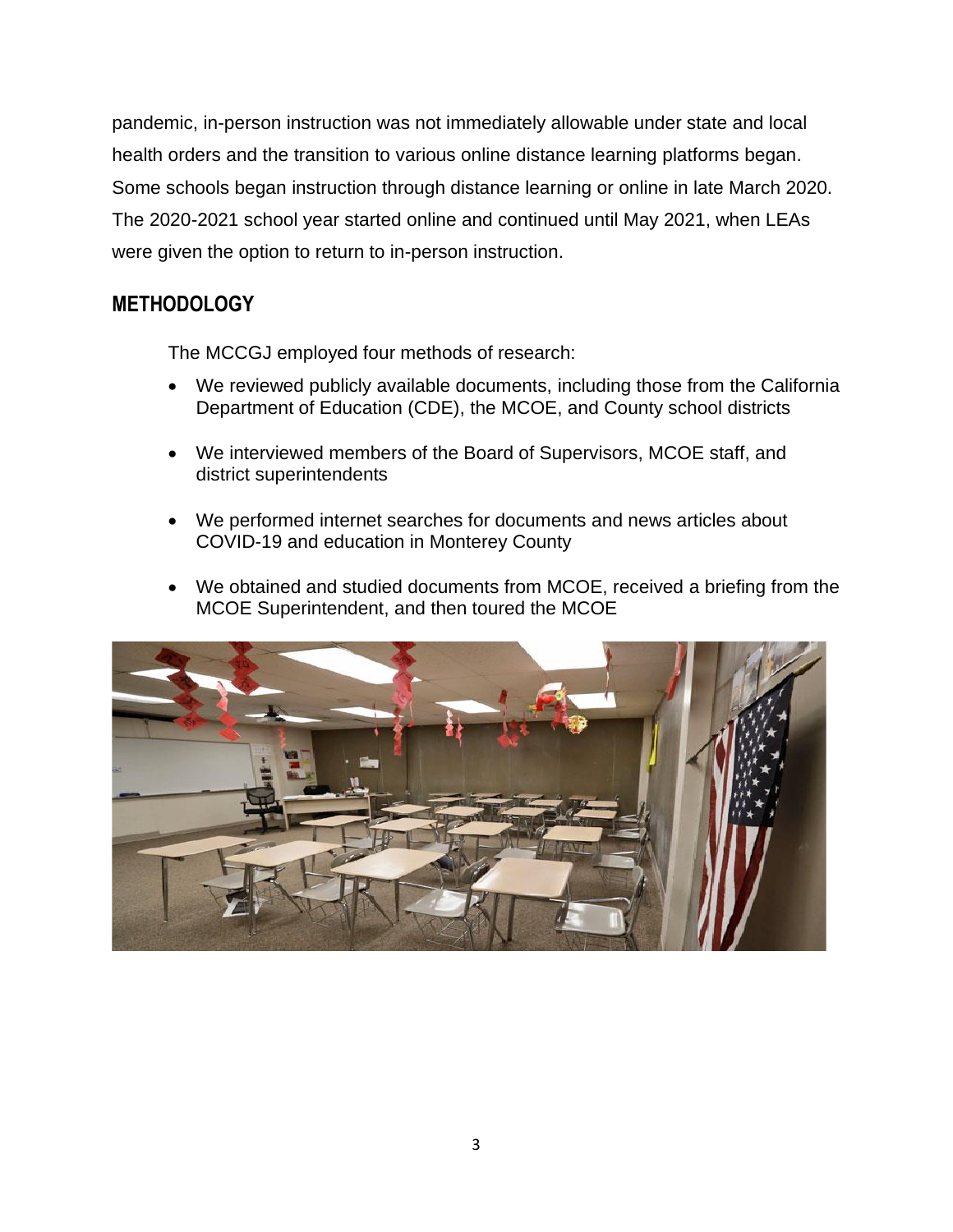#### **DISCUSSION**

#### Buildings Closed, But Schools Remained Open

COVID-19 severely impacted education in Monterey County. It was not just the quantity of changes that occurred, but also the speed at which they happened. California Governor Gavin Newsom declared a state of emergency on March 4, 2020; Monterey County Board of Supervisors declared a state of emergency on March 10, 2020; President Trump declared a national state of emergency on March 13, 2020; and Monterey County schools closed on March 16, 2020, with a planned reopening on March 31, 2020. However, Governor Newsom said on March 17, 2020, that schools might be closed to in-person learning until the end of the school year. Schools remained closed to in-person learning the rest of that school year and much of the next school year, until May 2021, when LEAs had the option to return to in-person instruction.

When schools transitioned from in-person education to distance learning, the MCOE, LEAs, teachers, staff, parents, and students all faced major challenges. The unexpected closure of schools impacted the physical, emotional, social, and educational environments of students, which resulted in behavioral health issues and learning loss. The Centers for Disease Control (CDC) reported that trauma in early life, like prolonged social isolation, unpredictable routines, economic hardship, housing insecurity, and grief over missed significant life events, can continue to impact some students' long-term psychological and physiological well-being throughout their lifetimes. Mental health professionals have identified increases in anxiety, depression, PTSD symptoms, suicidal ideation (thinking about or planning to take your own life), and substance abuse. Between March and October of 2020, the number of mental-health related visits to the emergency room increased by 24% for ages 5-11 and by 31% for ages 12-17 over 2019 numbers. The impacts of the switch to distance learning in March 2020 and throughout the 2020-2021 school year will be felt for some time, particularly by students.

To assist in the mental health recovery from the pandemic, the Little Hoover Commission recommends that "schools become hubs of mental well-being" and "centers of wellness." Schools have eyes on children and can identify mental and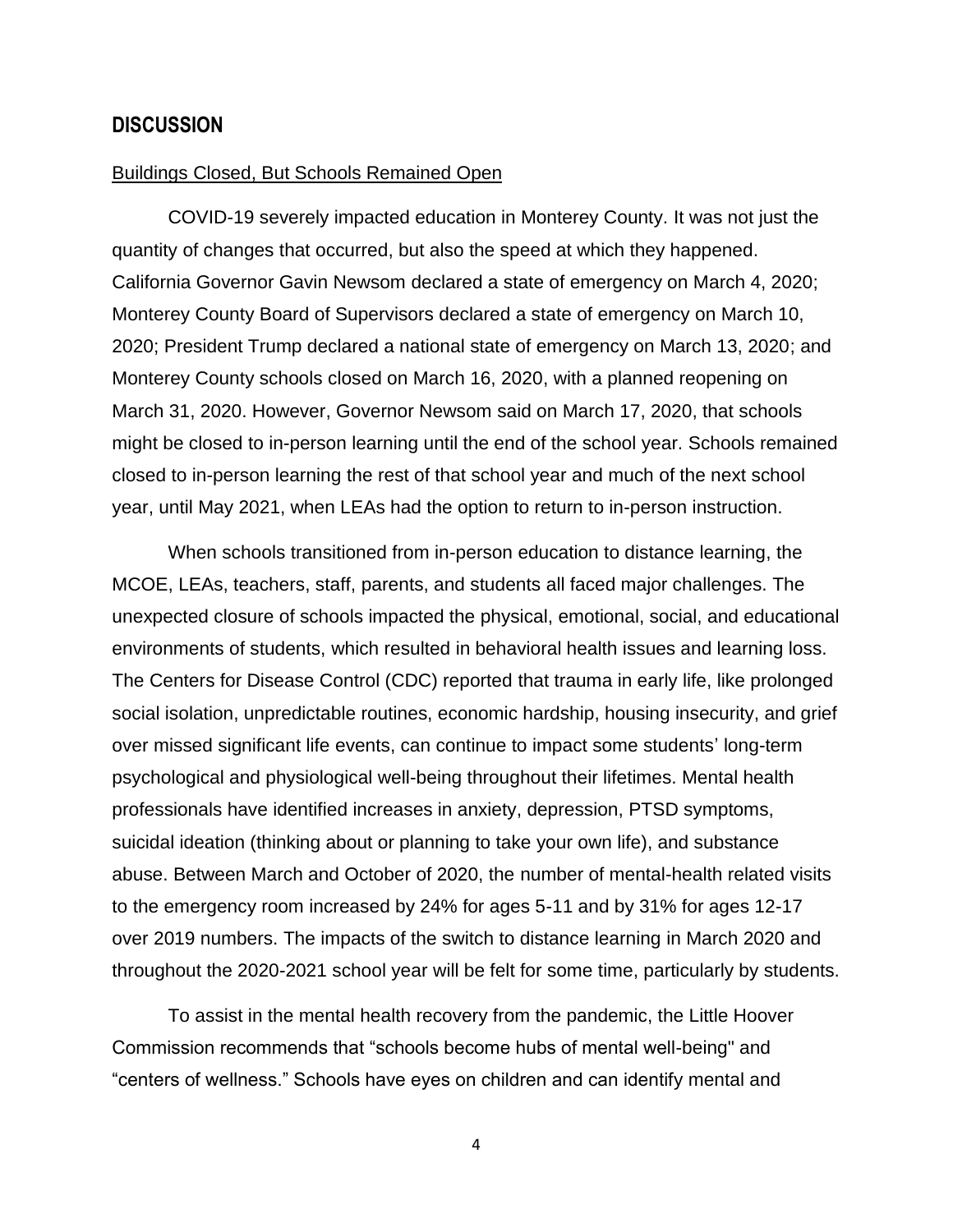behavioral issues and then coordinate and integrate data, services, and funding among mental health support providers. Using funding from the Children and Youth Behavioral Health Initiative, included in the Governor's May revision to the 2021-2022 budget, schools can increase the number of school counselors, school psychologists, and school social workers.

### Response To The Transition

School districts, teachers, classified staff, educational support personnel, and the MCOE met these challenges with initiative and flexibility. Educators, at all levels, went beyond their job descriptions to provide support and services to students and their families. Schools were used as food distribution centers, and COVID-19 testing and vaccination clinics. Schools invested in behavioral health support systems. Schools created new professional development for teachers to learn how to change from inperson to distance learning in one to two weeks. Some bigger school districts even provided clothing and housing. School districts and their schools stepped up in a tough situation to provide holistic student support, which included food, healthcare, academics, and mental health services.

Teachers had to undertake extensive online training to learn new software, such as Google Classroom, Canvas, and Zoom. Some teachers had to learn how to use new electronic devices. Professional development also included learning new teaching techniques for online instruction and about social-emotional learning (SEL), so that teachers could identify signs of needed support. To further support their students, 5,000 teachers voluntarily signed up for extra SEL training, which was offered by MCOE.

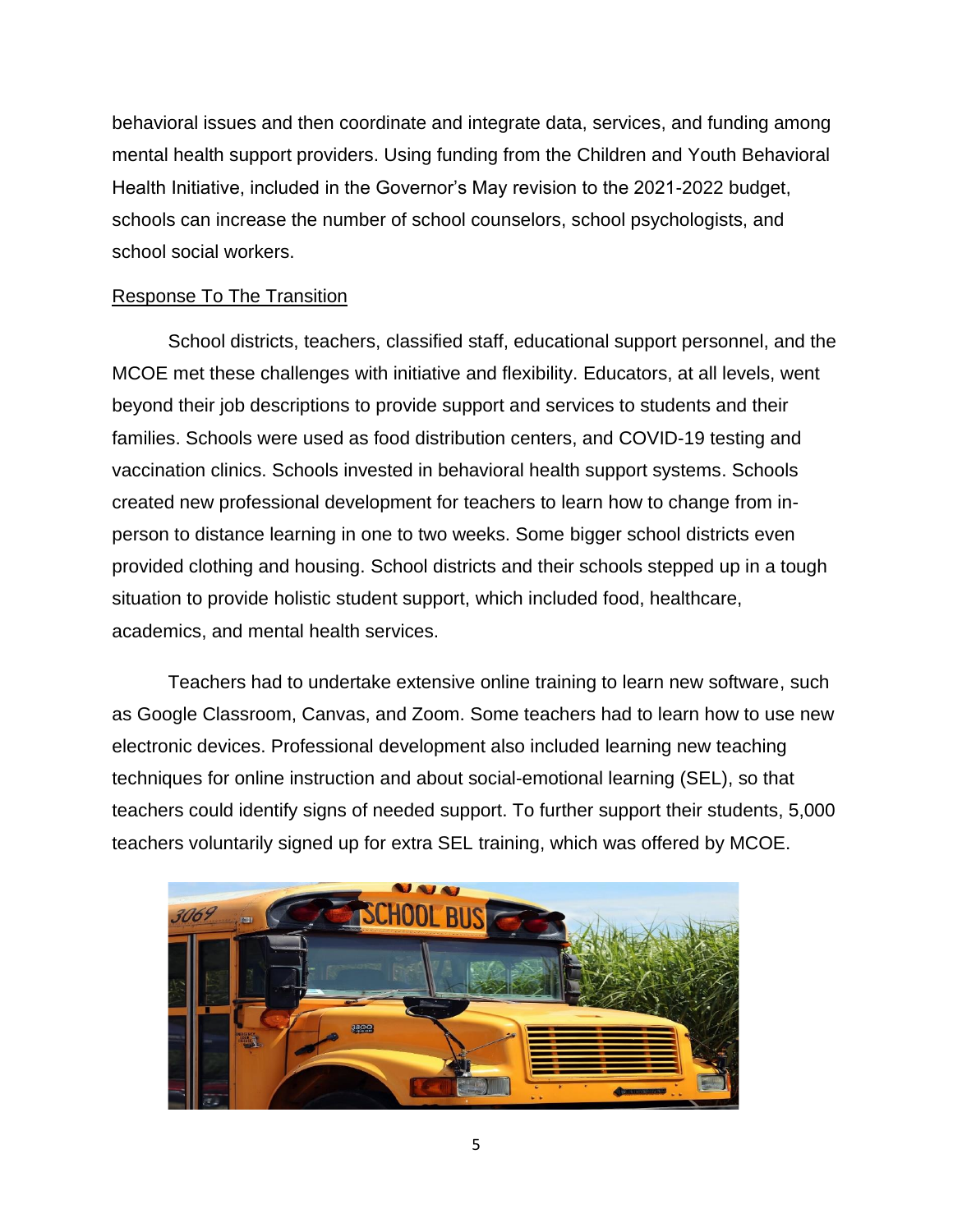While teachers worked from home, the classified staff worked from school, which exposed them to greater risk from COVID-19. Food service workers distributed hundreds of thousands of free meals to students, including home deliveries, when necessary. The daily free and reduced-cost lunch program continued during school closures. Bus drivers moved supplies and made deliveries of food and lessons to student homes. Buses served as wi-fi hot spots. Eighty percent of Monterey County's Early Childhood Education Centers remained open to provide services when schools were closed. Whether due to COVID-19, competition from industry, or the law of supply and demand, these services were provided despite school districts reporting shortages of teachers, substitutes, mental health workers, and bus drivers.

#### Monterey County Office Of Education Responds To The Pandemic

MCOE provided school districts with resources and support, mental health services, and increased collaboration among community agencies to provide support and services. Not all districts needed the same resources, and larger school districts with more infrastructure and resources required less support from MCOE and could provide more resources independently to students. MCOE maintained continuity of operation during these first two years of COVID-19 while undertaking new initiatives, and met the needs of districts, teachers, students, and families. It produced a catalog of services that they could provide to support school districts during the crisis. MCOE's website offered a variety of resources, including information on free school meals, distance learning supports, mental health supports, and much more.

MCOE served as a central distribution point for PPE and information. It became the regional hub for PPE and coordinated with the CDE and the Governor's Office of Emergency Services (OES) to secure PPE. They distributed over 714,000 masks, gloves, hand sanitizer, and other PPE to schools. Within three days of school closure, a WhatsApp communication system was set up among district superintendents. MCOE gathered information from the CDC, CDE, and the Monterey County Health Department (MCHD) and shared it in weekly meetings with superintendents and instructional leaders and daily with small school districts.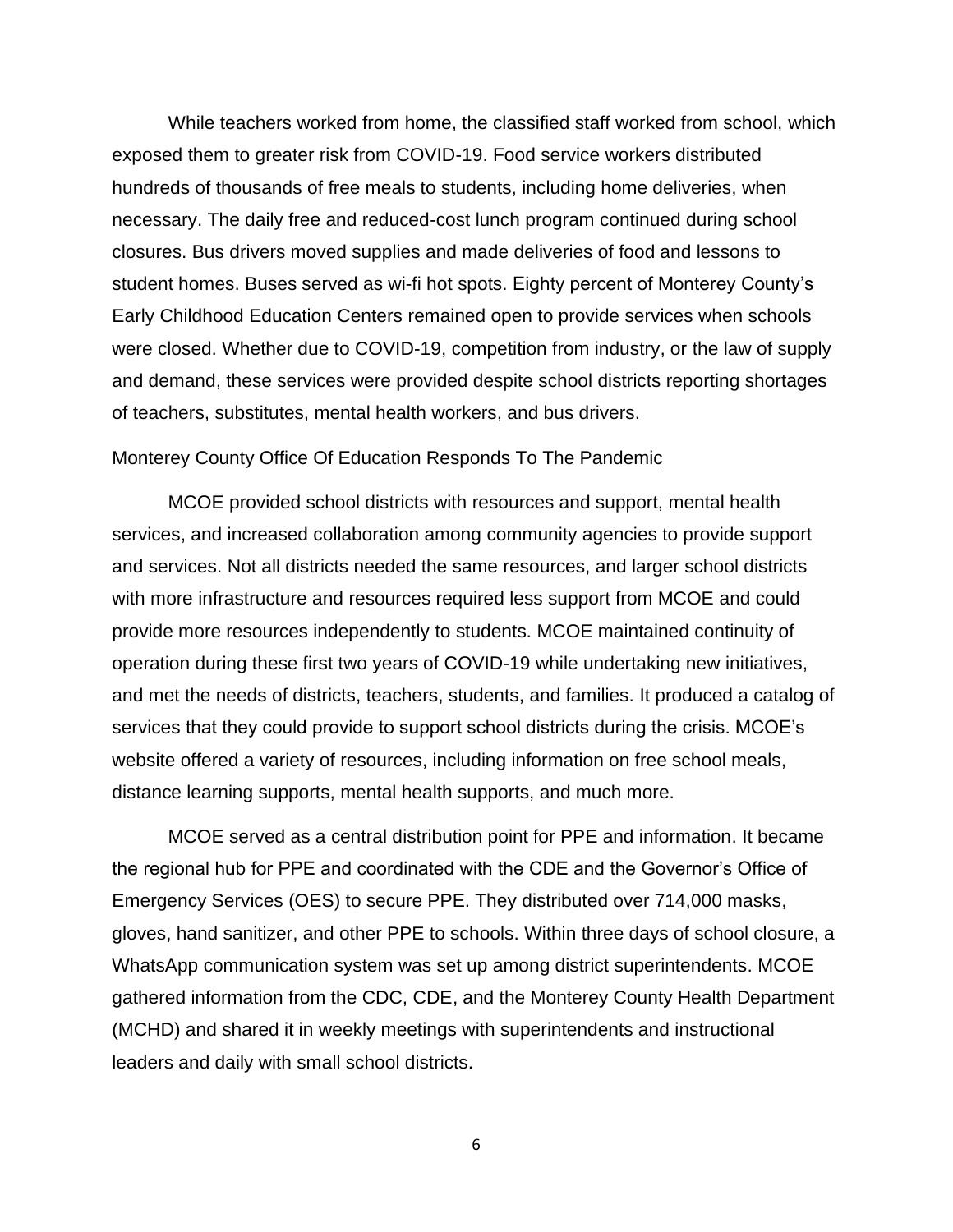MCOE created professional development to address issues of technology, social-emotional learning, English language development, and others. They produced 650 webinars, provided thousands of hours of virtual coaching, and had open "tech" hours. With the demand for behavioral health specialists increasing amidst a shortage of providers, MCOE followed its 2020-2025 Strategic Plan and priorities. Strategic Priority Three is, "All schools will promote the physical and mental health of their students…" The specific priorities are 3D, "Leverage and align community resources to meet student needs and social and emotional wellness," and 3F, "Strengthen communication and collaboration between educators and outside organizations working on physical and mental health."



One of MCOE's biggest contributions to education during the pandemic was the creation of the Digital Equity Task Force. MCOE conducted a survey that showed in March 2020, 9,839 students did not have electronic devices and 11,291 students did not have internet access. That number was reduced by August 19, 2020, to 1,120 students without electronic devices and 1,082 with no internet. By the start of the 2020-2021 school year, both numbers were zero. This was accomplished by an extensive fundraising effort for technology, which raised \$2,659,960 from 26 donors with the goal of \$3,513,950. Federal funding made raising the rest of the funds a moot point. The first \$569,000 bought 1,300 devices. The six biggest donors were:

1. Monterey County \$1,000,000,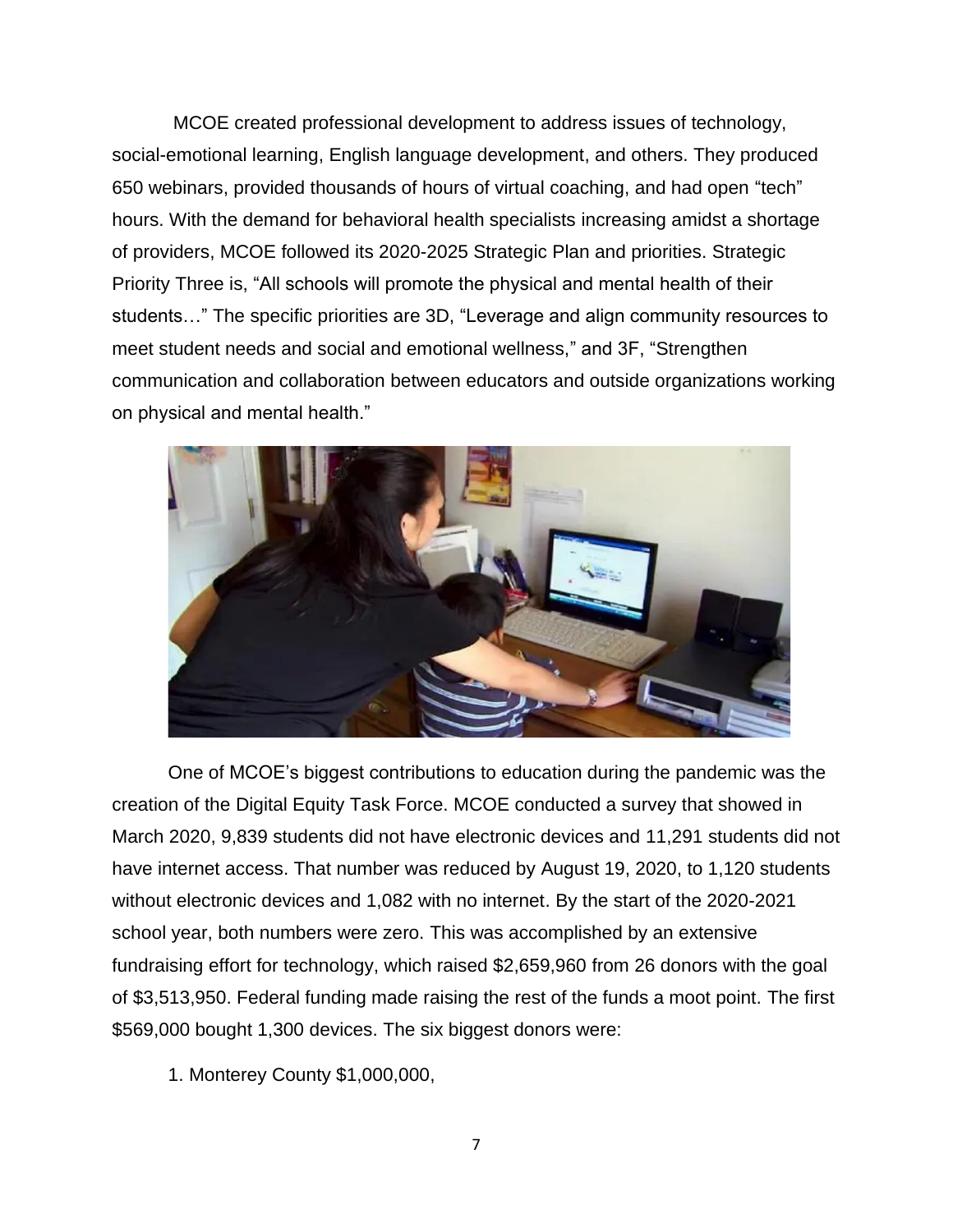- 2. Bruce Taylor and Taylor Farms \$890,510,
- 3. Harden Foundation \$500,000,
- 4. Monterey Peninsula Foundation \$85,000,
- 5. Community Foundation for Monterey County \$30,000, and
- 6. Nancy Buck Ransom Foundation \$30,000.

#### Federal And State Funding

Substantial amounts of federal and state funding have been received by Monterey County schools to "prevent, prepare for, and respond" to the COVID-19 pandemic. Sixteen categories of allowable uses for any COVID-19 funding were identified by the federal government. The Coronavirus Act, Relief, and Economic Security Act, which includes the Elementary and Secondary Schools Emergency Relief (ESSER I) fund and the Governor's Emergency Education Relief (GEER I) fund all passed on March 27, 2020, and the funds must be spent by Sept. 30, 2022. California received \$1.6 billion in ESSER I and \$355 million in GEER 1. Most of the GEER 1 funds went to special education. Monterey County schools received \$13,519,507 from these acts. There was also a federal learning loss mitigation fund (LLMF) of \$5 billion to support pupil academic achievement and mitigate learning loss related to COVID-19 school closures.

The Coronavirus Response and Relief Supplemental Appropriations Act, including ESSER II and GEER II, was passed on Dec. 27, 2020, and the funds must be spent by Sept. 30, 2023. California received \$6.7 billion in ESSER II and \$341 million in GEER II. Monterey County schools received \$62,595,419. Sixteen categories of allowable uses for any COVID-19 funding were identified by the federal government.

The American Rescue Plan Act of 2021, which included funding for ESSER III was passed on March 11, 2021; the funds must be spent by the end of the 2024/2025 school year. California received an additional \$98.7 million for homeless students, but most of California's funding was for grants from the LLMF established by the State.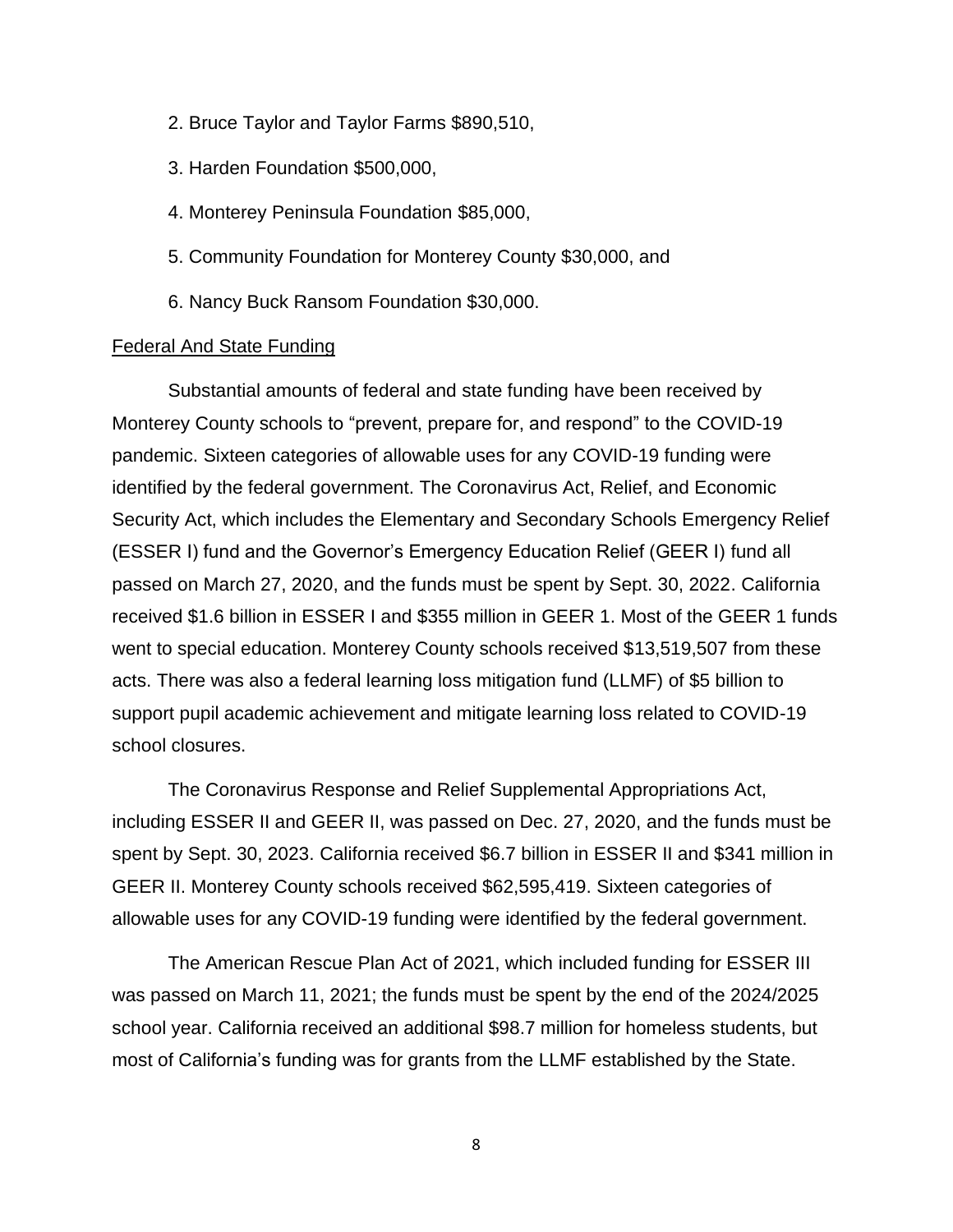California received \$15 billion in ESSER III funding, and Monterey County received \$140,681,284.

At least twenty percent of a district's allocation of the GEER and ESSER funds must be reserved to address the academic impact of lost instructional time through implementation of evidence-based interventions. Allowable uses include summer learning, an extended school day, after-school programs, extended school year programs, mental health services and supports, and adoption or integration of SEL into the core curriculum and the school day. There is persuasive anecdotal evidence that learning loss took place, but no quantitative data because statewide California Assessment of Student Performance and Progress tests did not take place in 2020 or 2021.

Some school districts spent their funds on PPE, adding additional custodial staff, hiring learning acceleration specialists, securing mental health support staff, adding classroom aides, hiring more teachers to prevent mixed-grade classes, and creating extended learning opportunities. Some schools upgraded their heating and ventilation systems, installed contact-less water fountains, faucets, hand sanitizer dispensers, paper towel dispensers, and completed other physical plant improvements.

Monitoring all this spending has been MCOE. The MCOE has statutory oversight of school district budgets under Assembly Bill 1200, passed by the legislature in 1991. The MCOE Superintendent's major statutory responsibility is to provide fiscal oversight, and this encompasses reviewing and approving the financial status of district budgets, Local Control Accountability Plans (LCAP) and certifying reports. MCOE has made fiscal stability a strategic priority.

In its 2020-2025 Strategic Plan, Strategic Priority 5 states, "MCOE policies and systems will proactively and creatively align resources to support dynamic teaching and learning while remaining fiscally solvent." Priority 5A states that MCOE will "monitor financial information and provide direction to assist MCOE and all LEAs in maintaining fiscal stability." MCOE accomplishes this by monitoring the quarterly reports that go to the federal government, reviewing and approving Federal LCAPs that include the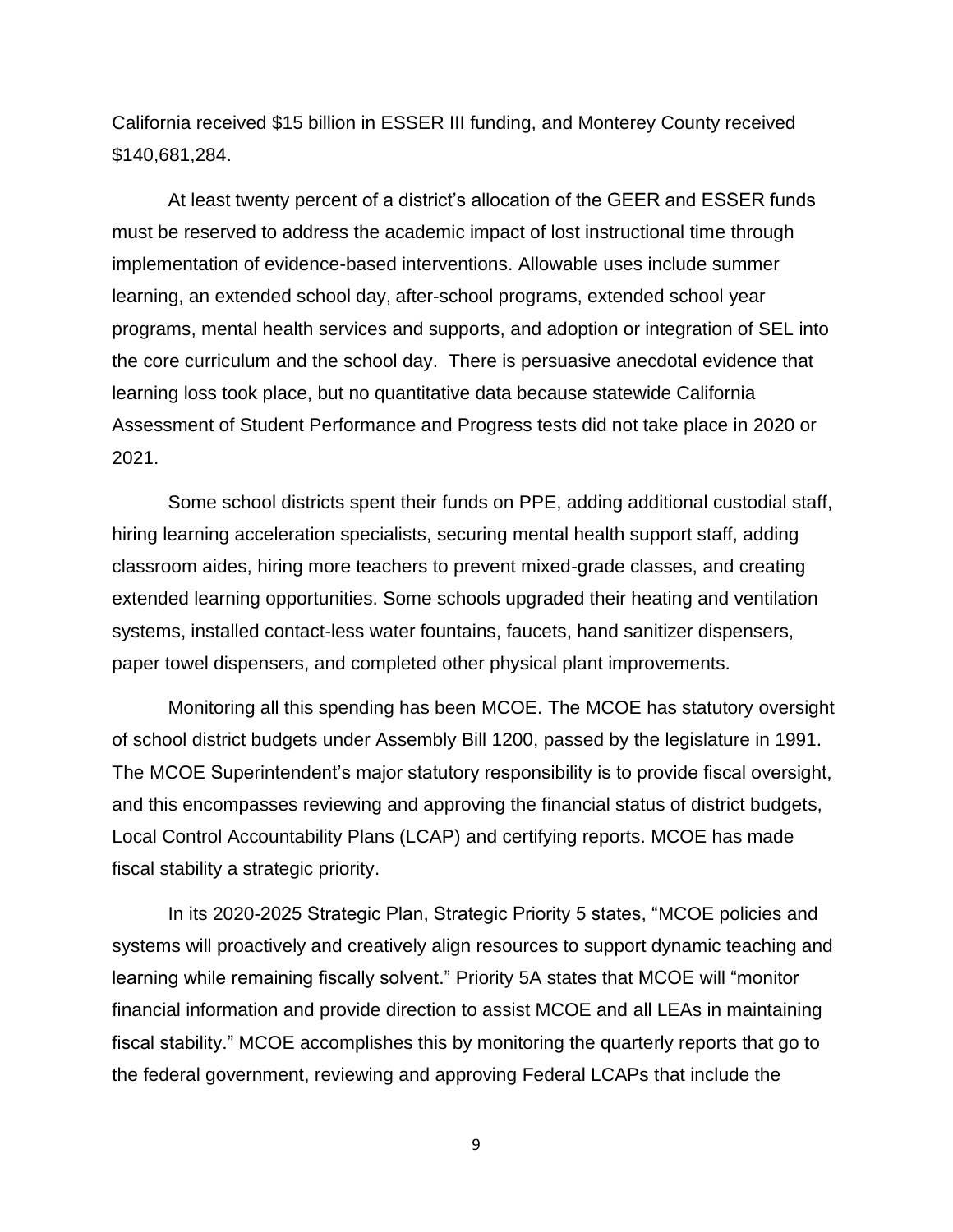federal funding which goes to the CDE before arriving at the federal government and holding regular discussions about allowable expenses.

Accountability is achieved with the use of State templates, accountability checklists, additional documentation to the federal government, and MCOE's constant oversight. MCOE provides an official review letter with each submission of an adopted budget, 1<sup>st</sup> interim budget, 2<sup>nd</sup> interim budget, and end-of-the-year unaudited actuals. An official review letter from the MCOE Business Services Department accompanies the return of a school district's financial report and provides guidance and identifies areas of concern. In addition, there is a yearly audit by an independent agency. Transparency is maintained through public stakeholder meetings on LCAP and its passage at an open board meeting. Audits and budgets are public documents and are accepted and approved in open board meetings.

Concern has been expressed about two financial issues: the end of the federal funding and the drop in Average Daily Attendance (ADA). Although attempts are being made to extend the deadline to the end of 2024-2025 school year for the expenditure of COVID-19 funding, that is not a certainty. MCOE has made it clear to districts that those temporary revenues should not be used for permanent expenses. However, after four years of extra funding, it will come to a stop at the same time as school districts are experiencing a drop in ADA. County-wide ADA has dropped 10% over last year, with some districts dropping as low as 5% or as high as 18%. Since ADA generates most of the revenue for school districts, the matter is of concern. The combination of the end of the federal emergency funding with the drop in ADA while students still need behavioral intervention services and learning loss mitigation is problematic.

### MCOE Leadership

In December of 2019, MCOE started planning for the pandemic, and by late January or early February of 2020 it was actively preparing for it. The Monterey County Superintendent of Schools provided critical proactive educational leadership in the early days of the pandemic. By establishing the WhatsApp network within three days of school closure, the superintendent provided essential information from the CDC, the CDE, and the MCHD. The information was shared on a weekly basis with district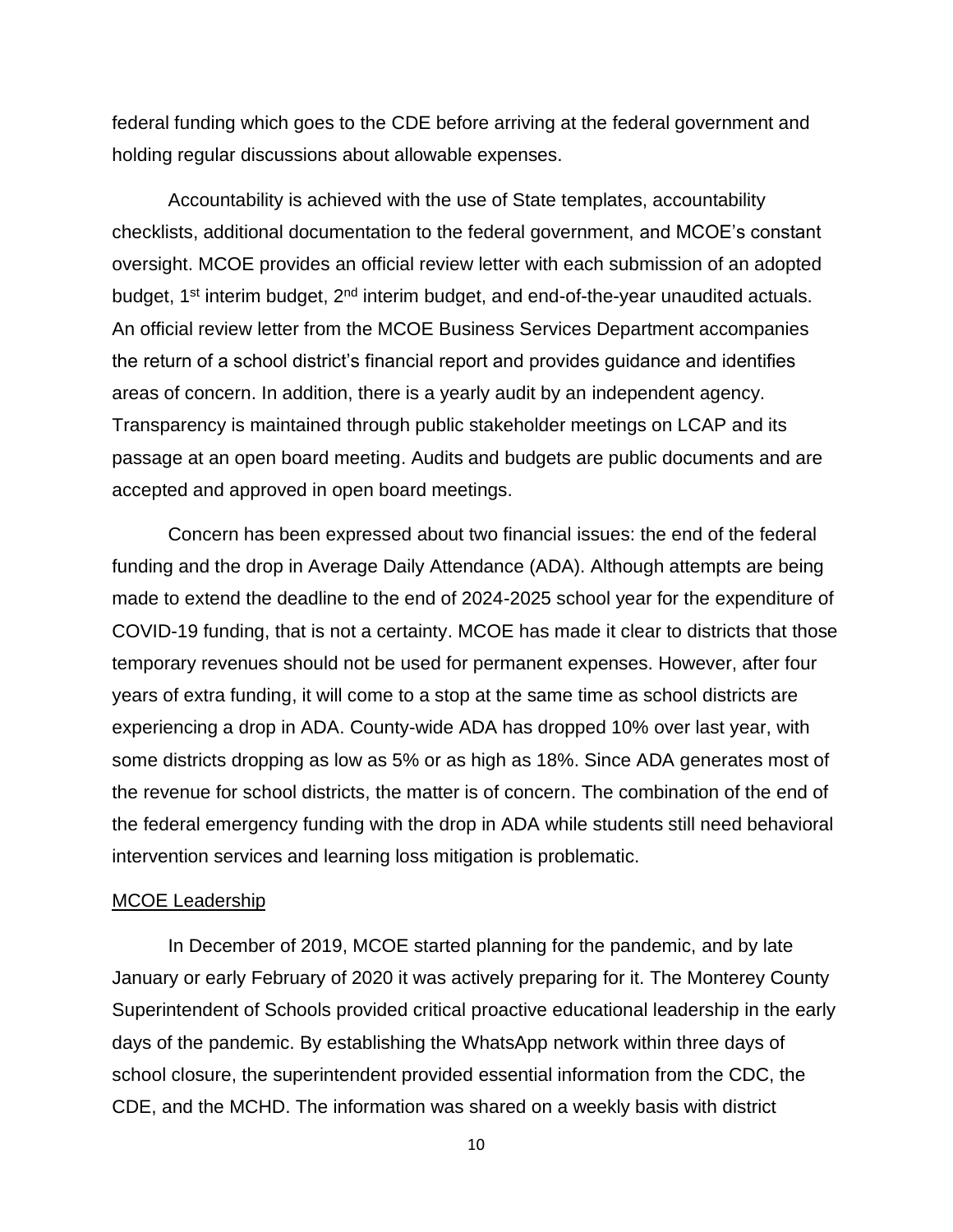superintendents. Superintendents could now collaborate on shared issues and best practices with confidentiality.

The superintendent initiated a survey to identify needed technology and then created a Digital Equity Task Force on April 9, 2020, with over 40 representatives from education, industry, and information technology to meet those needs, primarily lack of technology and access to the internet across the County. The superintendent immediately started fundraising with a goal of \$3.5 million to provide almost 10,000 students with devices. The fundraising team raised \$2.6 million before federal funding arrived.

Under the superintendent's leadership, MCOE maintained continuity of operation while taking on additional tasks of increased financial monitoring, becoming a distribution hub, creating new professional development for teachers and staff, fundraising for technology, and serving as a communication center.

## **FINDINGS**

- **F1** Educators and classified staff in Monterey County are to be commended for their initiative and flexibility in meeting the challenges of COVID-19. From the MCOE Superintendent to the newest part-time classroom aide, county educational employees went beyond their job descriptions in meeting the needs of students and their families during the pandemic.
- **F2** The Monterey County Superintendent of Schools is to be commended for proactive leadership in a time of crisis. Without such leadership, Monterey County's educational response to COVID-19 would have been inadequate.
- **F3** MCOE is to be commended for maintaining continuity of operations while increasing support services for school districts under the most challenging of circumstances.
- **F4** All the donors who contributed to the Digital Equity Fund are to be commended for their generosity.
- **F5** Administrators, teachers, and information technology staff in Monterey County are to be commended for making great strides in providing remote learning devices and solving internet access problems during the COVID-19 pandemic.
- **F6** MCOE is working with all school districts to assure fiscal accountability and stewardship of the public's education dollars.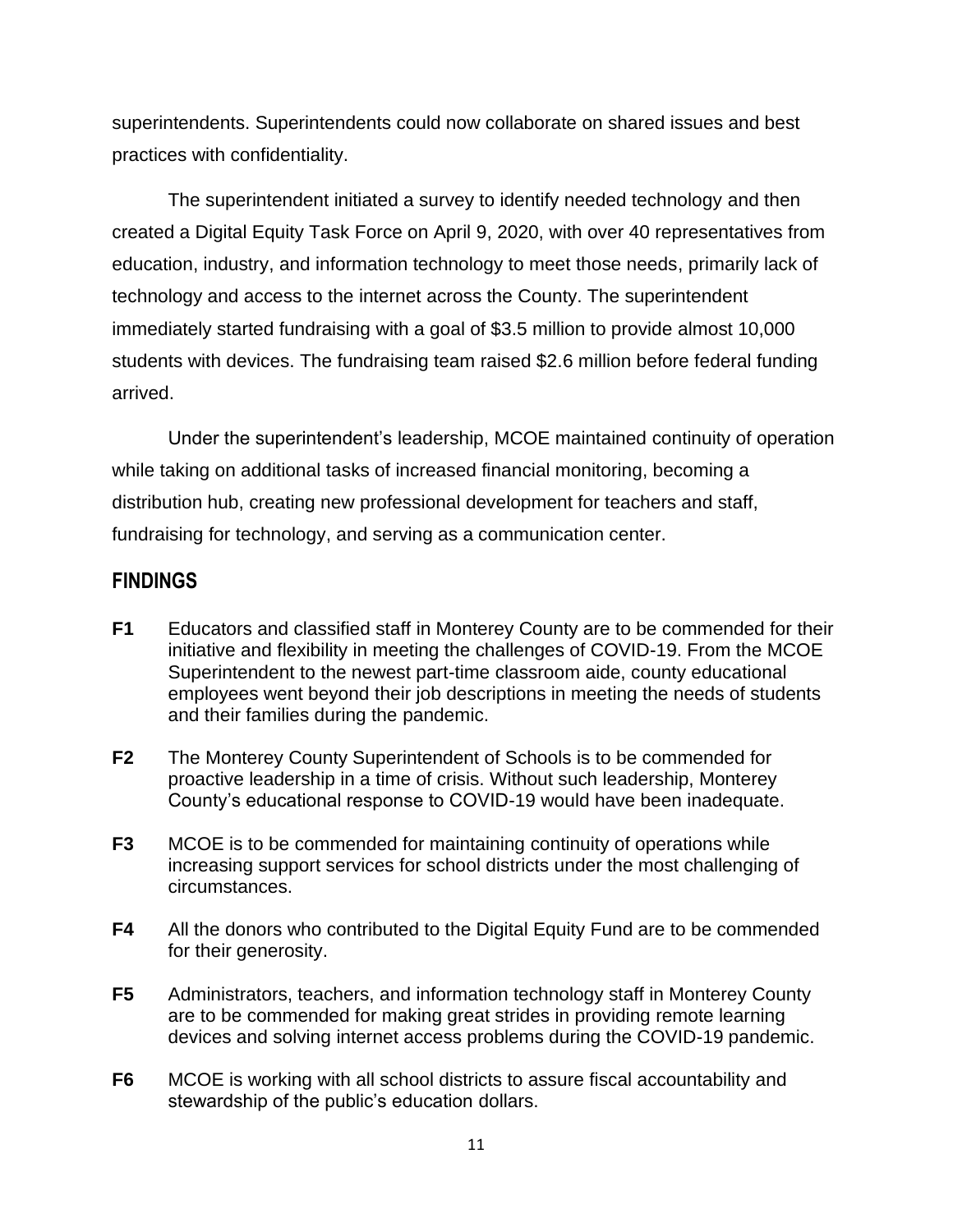- **F7** MCOE's service departments continue working diligently to provide support, guidance, training, and resources for all members of Monterey County's educational community.
- **F8** Despite a lack of preparedness at many levels of government, MCOE, school districts, and staff responded to the impact of the pandemic in a timely manner.
- **F9** Monterey County successfully expanded internet connectivity due to the efforts of MCOE, industry partners, grant institutions, the Digital Task Force, and school district investment in technology.
- **F10** There is increased collaboration and coordination among agencies that provide services and support, including the MCOE, Monterey County Behavioral Health, the Monterey County Health Department, internet partners, school districts, support providers, and community groups.
- **F11** Administrators, teachers, parents, and students are all extremely concerned about students' social-emotional issues arising from COVID-19.
- **F12** Administrators, teachers, parents, and students are concerned about the learning loss that took place during the 2020-2021 school year. There is an urgent need for mitigation of such a loss.
- **F13** There is the potential for significant fiscal disruption with the continuing loss of ADA and the end of additional federal funding occurring at the same time.

### **RECOMMENDATIONS**

- **R1** School districts maintain a minimum level of one behavioral support staff member at each school site until the end of the 2025-2026 school year.
- **R2** School districts maintain learning loss mitigation programs and extended learning opportunities until the end of the 2025-2026 school year.
- **R3** MCOE should continue to closely monitor district LCAPs and budgets for the impacts of ADA loss and the end of emergency federal funding.
- **R4** MCOE be forward thinking about its emergency plans.
- **R5** MCOE should establish partnerships and internships with CSU Monterey Bay, MCBH, and industry partners to increase the number of mental health workers, teachers, substitutes, and bus drivers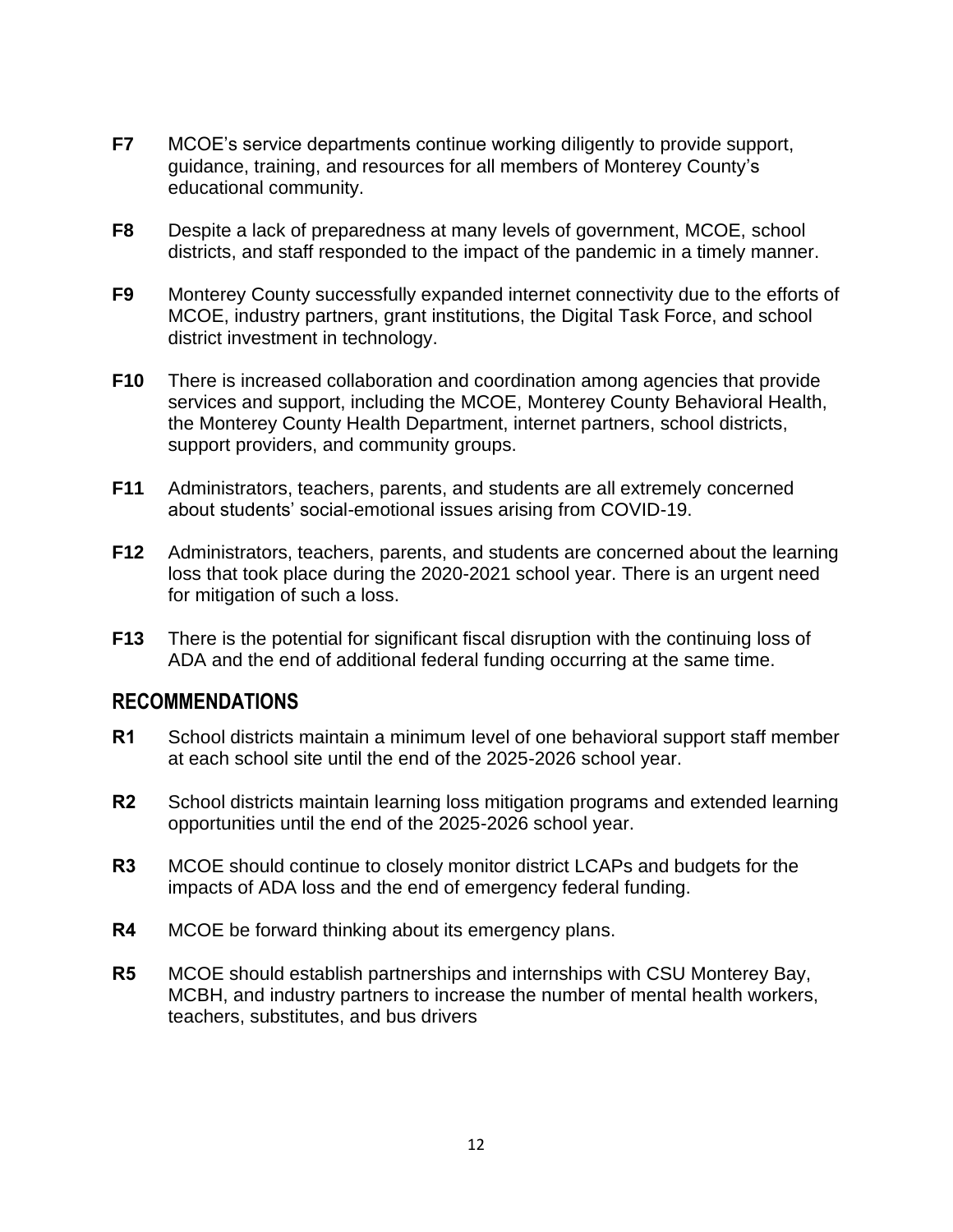# **REQUIRED RESPONSES**

The following responses are required pursuant to Penal Code sections 933 and 933.05:

From the following governing bodies within 90 days:

- Monterey County Board of Education Findings: F1, F3-F13 Recommendations: R1-R5
- County school district boards of trustees: Findings: F1, F5, F8-F13 Recommendations: R1-R2
	- Alisal Union School District
	- Big Sur Unified School District
	- Bradley Union School District
	- Carmel Unified School District
	- Chualar Union School District
	- Gonzales Unified School District
	- Graves School District
	- Greenfield Union School District
	- King City Union School District
	- Lagunita School District
	- Mission Union School District
	- Monterey Peninsula Unified School District
	- North Monterey County Unified School District
	- Pacific Grove Unified School District
	- Salinas City Elementary School District
	- Salinas Union High School District
	- San Antonio Union School District
	- San Ardo Union School District
	- San Lucas Union School District
	- Santa Rita Union School District
	- Soledad Unified School District
	- South Monterey County Joint Union High School District
	- Spreckels Union School District
	- Washington Union School District

# **INVITED RESPONSES**

• Monterey County Superintendent of Schools Findings: F1-F2, F4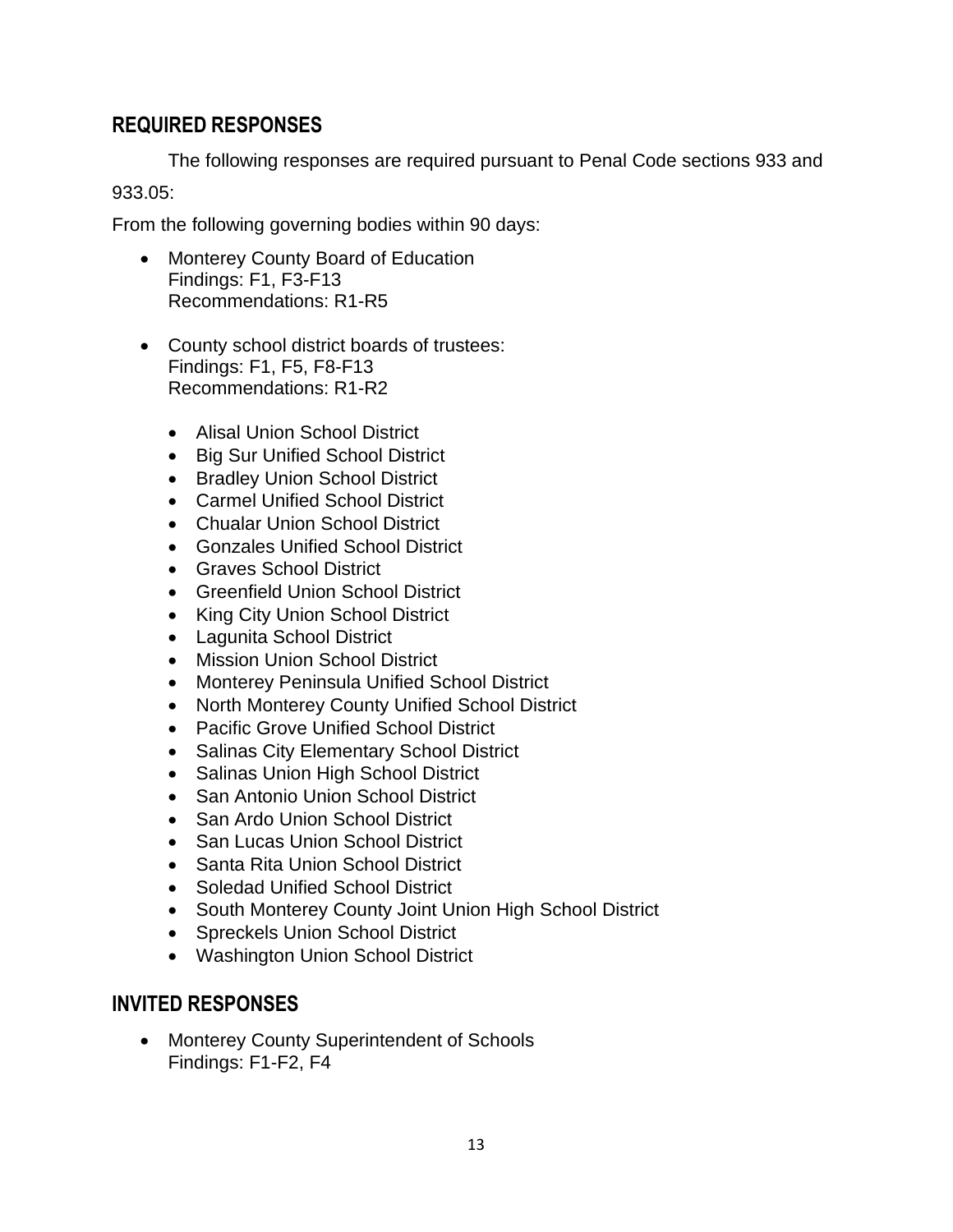### **BIBLIOGRAPHY**

Californian. May 25, 2020

California Grand Jury News, "How did distance learning impact Mendocino County students/ The Civil Grand Jury took a look," September 1, 2021, page 1 to 4.

King City Rustler, November 2020.

KION News. Feb. 23, 2021.

Little Hoover Commission, Report # 262, Aug. 2021. "COVID-19 and Children's Mental Health: Addressing the Impact."

Mendocino County Grand Jury 2020-21 Report, "Mendocino County's Distance Learning: Problems and Productive Aspects," July 26, 2021, pages 71 to 90.

Monterey Bay Parent, Aug. 19, 2020

Monterey County Civil Grand Jury Report 2011-2012. "Monterey County Office of Education.

Monterey County Civil Grand Jury Report 2017-2018, "School Boards Make a Difference; Improving Education: The Role of Local School Boards", June 25, 2018, pages 71 to 92.

Monterey County Office of Education. *2020-21 Annual Report to the Community,* Superintendent's Office, Monterey County Office of Education.

Monterey County Office of Education. Communication Plan for COVID-19. April 25, 2020.

Monterey County Office of Education. 2020-2025 Strategic Plan, May 2021.

Monterey Herald. June 28, 2021

Monterey Herald. Nov. 30, 2020. "Youth Mental Health: The pandemic's toll on our kids."

Monterey Weekly, September 3, 2020, "The digital divide and widening educational gap is laid bare in a picture."

Santa Cruz Grand Jury Report 2020-2021, "Distance Learning During the Pandemic in the Pajaro Valley Unified School District; Successes, Pitfalls and Plans for Future," June 17, 2021, pages 103 to 116.